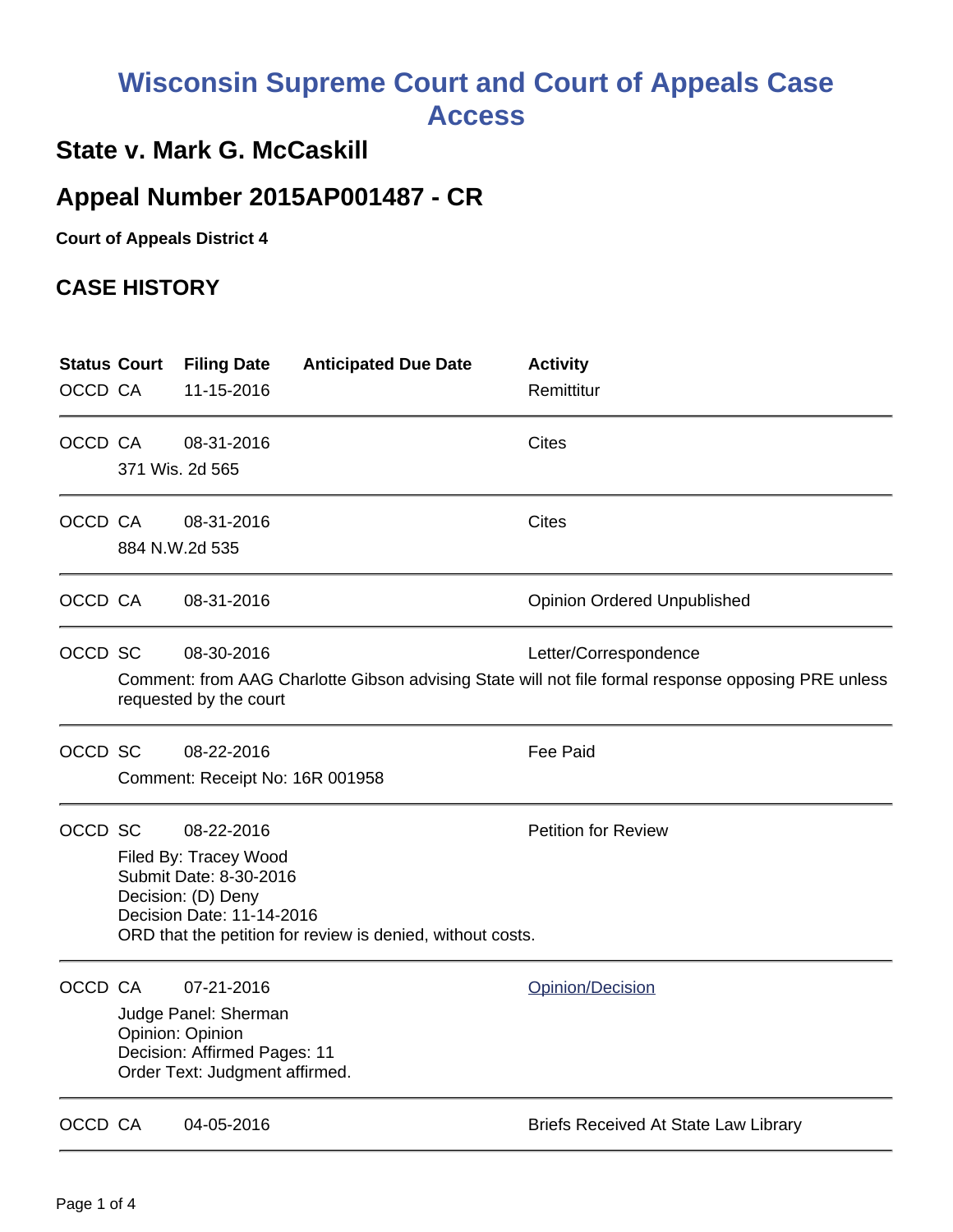| OCCD CA |                                                                                                                                                                                                                                                                         | 03-18-2016                                                                                                                                                 | <b>Submitted on Briefs</b>                                                                              |  |  |  |
|---------|-------------------------------------------------------------------------------------------------------------------------------------------------------------------------------------------------------------------------------------------------------------------------|------------------------------------------------------------------------------------------------------------------------------------------------------------|---------------------------------------------------------------------------------------------------------|--|--|--|
| OCCD CA |                                                                                                                                                                                                                                                                         | 03-17-2016                                                                                                                                                 | Record and Briefs Sent to District 4                                                                    |  |  |  |
| OCCD CA |                                                                                                                                                                                                                                                                         | 03-16-2016                                                                                                                                                 | <b>Reply Brief</b><br><b>Reply Brief</b>                                                                |  |  |  |
|         | Filed By: Tracey Wood                                                                                                                                                                                                                                                   |                                                                                                                                                            |                                                                                                         |  |  |  |
| OCCD CA |                                                                                                                                                                                                                                                                         | 03-02-2016                                                                                                                                                 | Motion to Extend Time                                                                                   |  |  |  |
|         | Filed By: Tracey Wood<br>Submit Date: 3-3-2016<br>Decision: (G) Grant<br>Decision Date: 3-8-2016<br>ORD that the time to file the reply brief is extended to March 17, 2016.<br>See BRY event due on 3-17-2016                                                          |                                                                                                                                                            |                                                                                                         |  |  |  |
| OCCD CA |                                                                                                                                                                                                                                                                         | 02-19-2016                                                                                                                                                 | <b>Rejected Electronic Document</b>                                                                     |  |  |  |
|         | Comment: Brief of Respondent: The e-file is rejected because the brief and appendix are e-filed as one<br>document. The brief (text searchable format) and appendix (image format) must be e-filed separately.                                                          |                                                                                                                                                            |                                                                                                         |  |  |  |
| OCCD CA |                                                                                                                                                                                                                                                                         | 02-17-2016                                                                                                                                                 | <b>Rejected Electronic Document</b>                                                                     |  |  |  |
|         | Comment: Brief of Respondent: The e-file is rejected because the appendix pages 100 and 101 follow<br>page iii; and, the certifications are not in the e-filed brief. Please e-file a corrected brief.                                                                  |                                                                                                                                                            |                                                                                                         |  |  |  |
| OCCD CA |                                                                                                                                                                                                                                                                         | 02-17-2016                                                                                                                                                 | Brief of Respondent(s)<br><b>Brief of Respondent</b>                                                    |  |  |  |
|         | Filed By: David Knaapen                                                                                                                                                                                                                                                 |                                                                                                                                                            |                                                                                                         |  |  |  |
|         | Comment: Please note that a back cover has been added to this brief. Note that covers include a front<br>and back cover, pursuant to Rule 809.19(9).                                                                                                                    |                                                                                                                                                            |                                                                                                         |  |  |  |
| OCCD CA |                                                                                                                                                                                                                                                                         | 02-15-2016                                                                                                                                                 | Motion to Extend Time                                                                                   |  |  |  |
|         | Filed By: David Knaapen<br>Submit Date: 2-15-2016<br>Decision: (G) Grant<br>Decision Date: 2-16-2016<br>ORD that the time for the respondent to file its brief is extended to February 17, 2016. See Wis. Stat.<br>Rule 809.82(2)(a).<br>See BRS event due on 2-17-2016 |                                                                                                                                                            |                                                                                                         |  |  |  |
| OCCD CA |                                                                                                                                                                                                                                                                         | 02-01-2016                                                                                                                                                 | Motion to Extend Time                                                                                   |  |  |  |
|         |                                                                                                                                                                                                                                                                         | Filed By: David Knaapen<br>Submit Date: 2-1-2016<br>Decision: (G) Grant<br>Decision Date: 2-3-2016<br>Rule 809.82(2)(a).<br>See BRS event due on 2-12-2016 | ORD that the time for the respondent to file its brief is extended to February 12, 2016. See Wis. Stat. |  |  |  |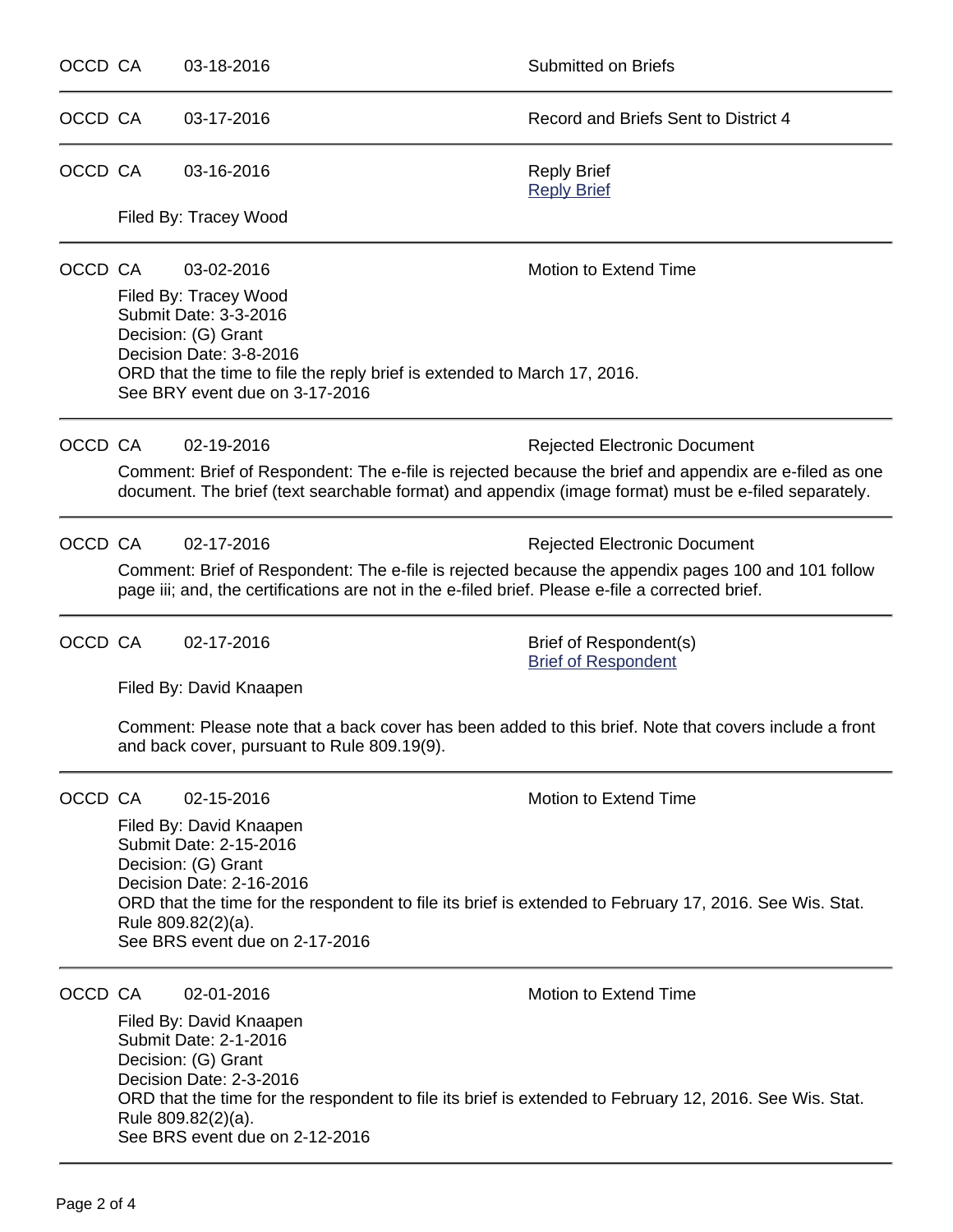Filed By: David Knaapen Submit Date: 12-23-2015 Decision: (G) Grant Decision Date: 12-29-2015 ORD that the time for the respondent to file its brief is extended to January 29, 2016. See Wis. Stat. Rule 809.82(2)(a). See BRS event due on 1-29-2016

OCCD CA 11-25-2015 Brief & Appx of Appellant(s)

Filed By: Tracey Wood

Comment: 35-9 to 40-2

OCCD CA 11-05-2015 Supplement to Record

[Brief of Appellant](https://acefiling.wicourts.gov/document/eFiled/2015AP001487/156299)

OCCD CA 10-13-2015 Motion to Correct/Supplement Record

Filed By: Tracey Wood Submit Date: 10-28-2015 Decision: (G) Grant Decision Date: 10-29-2015 ORD that by November 13, 2015, the clerk of the circuit court shall supplement the record with: 1. The transcript of the August 30, 2005 initial appearance in Portage County case 2005CT387, State v. McCaskill. 2. The transcript of the September 19, 2005 plea hearing in Portage County case 2005CT587, State v. McCaskill. 3. The Motion to Suppress Evidence Derived from Unlawful Stop and Arrest, filed January 17, 2012 in Portage County case 2011CT358, State v. McCaskill. 4. The motion to Exclude Evidence of Prior Conviction for Case-In-Chief and Sentencing, the Memorandum in Support of, the Affidavit of Mark G. McCaskill in Support of Motion to Exclude Evidence of Prior Conviction for Case-In-Chief and Sentencing, all filed April16, 2012, in Portage County case 2011CT358 State v. McCaskill.

OCCD CA 10-06-2015 Motion to Extend Time

Filed By: Tracey Wood Submit Date: 10-6-2015 Decision: (G) Grant Decision Date: 10-7-2015 ORD that the time for the appellant to file his appellant's brief is extended to November 5, 2015. See Wis. Stat. Rule 809.82(2)(a). See BAP event due on 11-5-2015

OCCD CA 08-27-2015 Record

Comment: 1-1 to 34-19

OCCD CA 08-17-2015 COLOU CHE Papers

Comment: notice of compilation of record from cir. ct. clerk; placed in file.

OCCD CA 07-23-2015 Notif. Sent-Filing of NAP & Ct. Record

OCCD CA 07-23-2015 Fee Paid

Page 3 of 4